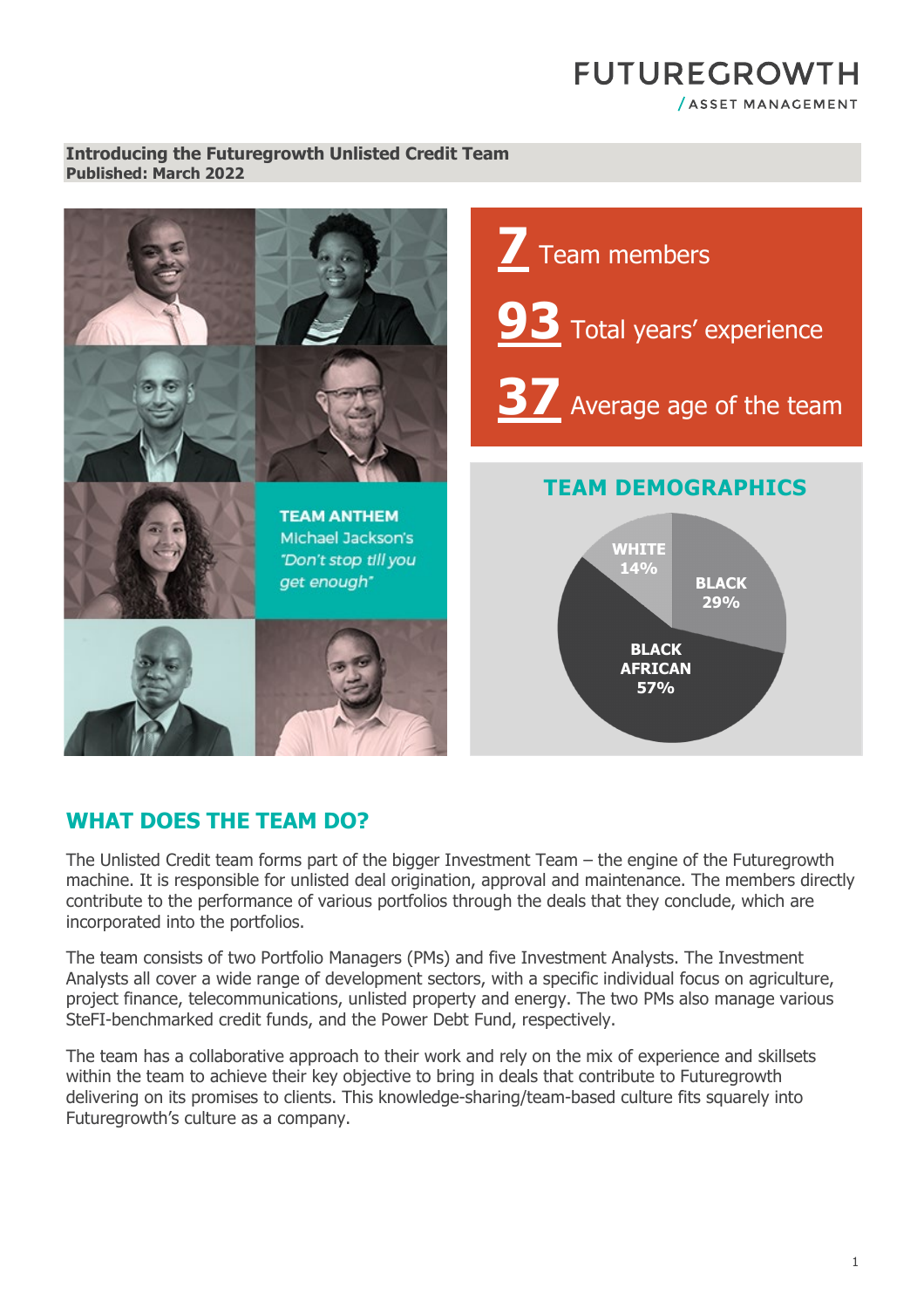# **FUTUREGROWTH** / ASSET MANAGEMENT

In their own words….

# **HOW DO THE TEAM MEMBERS FEEL ABOUT THEIR WORK?**

"

I like the developmental nature of many of the deals that we invest in – this makes the job feel purpose-driven and impactful; I enjoy seeing the evolution of the transactions/counterparties that we invest in over time. It is fulfilling to be a part of that growth journey (especially in the unlisted space)."

"

This role allows me as a professional, to fire on all cylinders, every day. It's a bonus that Futuregrowth, as an investment house, is highly conscious of the ESG impact each investment decision has for its clients, borrowers, capital markets and South Africa as a whole. Not only am I making my mother proud, but I'm confident my children will be grateful for my contribution too."

"

I see my job as an extension of myself as I spend so much of my life working, thinking and being influenced by Futuregrowth and my teammates. At the same time, I am able to express my values, develop solid working relationships and hopefully add value to my colleague's lives."

# **HOW DOES THE TEAM CONTRIBUTE TO THE COMPANY CULTURE AT FUTUREGROWTH?**

"

By holding our counterparties to a high standard in terms of ESG, we also contribute towards positive change. This contributes to a high-performing and ethical culture."

" I see the team as the steady tone to the eclectic culture at Futuregrowth."

"

I think the Unlisted Credit team represents the more serious side of the fun culture embedded at Futuregrowth. Given our orientation to managing credit risk and generally being sceptical of what borrowers tell us, sometimes we come across as unadventurous and conventional compared to the avant-garde style of some of the other teams."

# **OUTSIDE OF WORK**



The team is anything but unadventurous and conventional in their lives outside of work. One is a committed member of the Futuregrowth CSI Committee, spending much of her personal time hunting down worthy projects that make a material difference to people's lives – no matter how small. Another member enjoys researching key historic personalities from Alexander the Great to Shaka Zulu, another loves travelling in Africa, and one has aspirations to be a great piano player in the second half of his life!